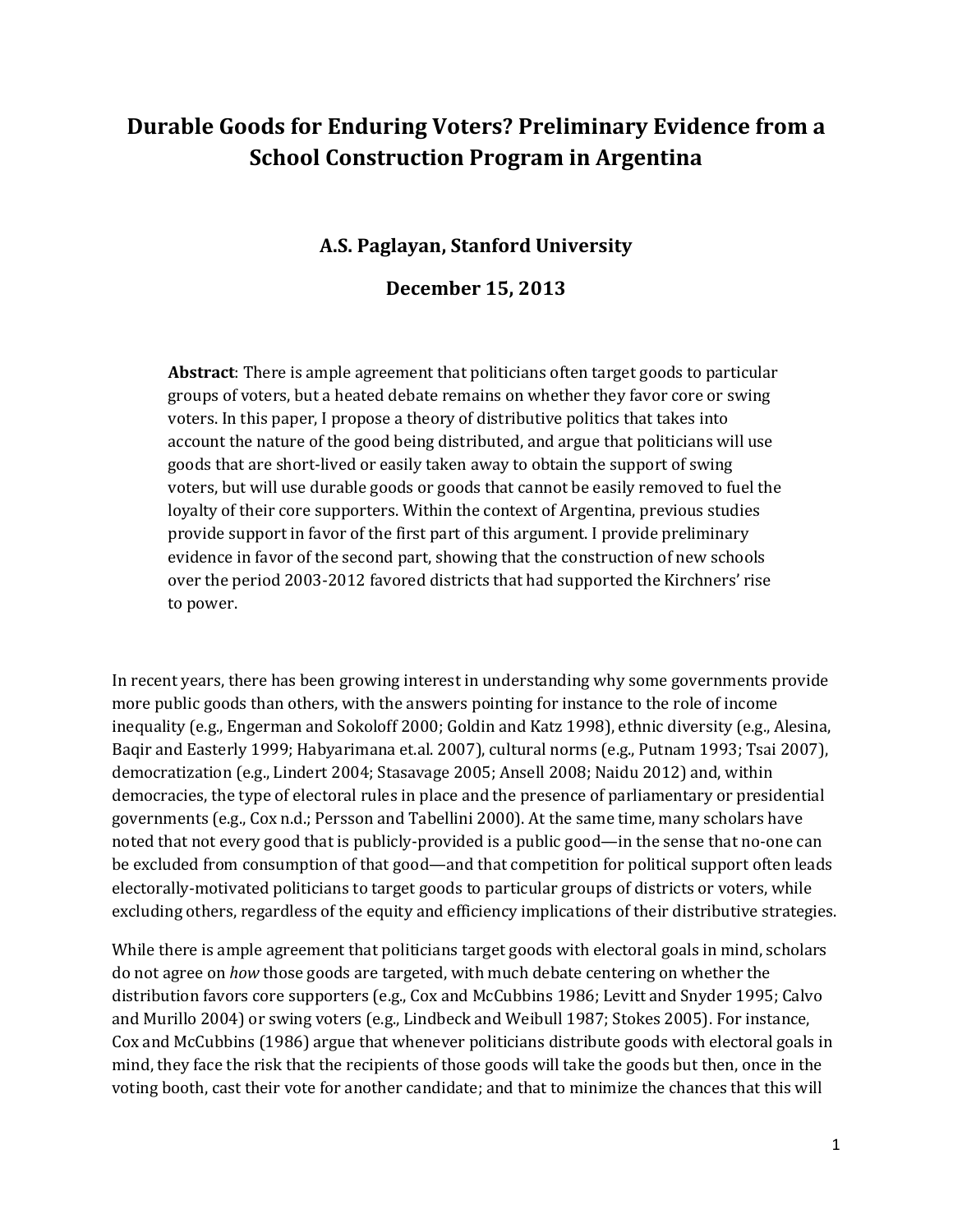occur, a risk-averse politician will choose to distribute goods to voters who have consistently voted for him in the past—that is, his core voters. Stokes (2005) questions this, and asks, why would a politician target goods to individuals who are likely to vote for him anyway? Rational politicians, she argues, will distribute goods mostly to those individuals who are relatively indifferent between competing political parties, because these are the individuals for whom an extra benefit might make a difference at the time of voting. Critiques of Stokes' argument point out that politicians need to cultivate voters' loyalty; if they take it for granted and distribute goods only to swing voters, they will eventually lose the support of their core constituents.

The empirical evidence does not support one argument in favor of the other. Instead, the evidence suggests that politicians target both core *and* swing voters (for a review, see Stokes, Dunning, Nazareno and Brusco 2012). Stokes et.al. (2012) provide one plausible explanation for this mixed strategy, highlighting the role of asymmetric information between party leaders and the local brokers that they hire to win elections. They argue that the interest in winning elections leads brokers to invest resources in swing voters, who are the ones that can make a difference in terms of electoral outcomes, but the interest in maintaining their jobs leads brokers to invest in mobilizing core voters to rallies that send a signal to party leaders about the broker's strength and competence. Dixit and Londregan (1996) provide another explanation, arguing that whether political parties distribute goods to swing or core voters depends on the technologies available for the distribution of transfers: if parties are relatively equal in their ability to redistribute benefits to all groups (e.g. if goods are delivered through an impersonal bureaucracy), then swing groups will be targeted, but if parties can target different groups more effectively, each party will target particularistic benefits to its core group.

In this paper, I explore an alternative explanation for the empirical finding that politicians target goods to both core and swing voters. I argue that the nature of the good that is being distributed, and in particular, whether its benefits are short-lived or durable, affects whether the good will be distributed among core or swing voters. In the next section, I flesh out my main hypotheses, namely that politicians will try to win the support of swing voters using short-lived goods, but will keep the distribution of durable goods primarily for core voters. To test my hypothesis that durable goods are more likely to be distributed among core voters, I rely on a preliminary analysis of a school construction program funded by the national government in Argentina over the period 2003-2012. The data and methods are described in Section III, and the results presented in Section IV. I conclude with a discussion of the implications of these findings for further research.

## **I. DISTRIBUTIVE POLITICS WITH SHORT-LIVED AND DURABLE GOODS**

Whether political parties target core or swing voters is likely to depend on the nature of the good they are distributing and, in particular, whether the good is one that yields benefits in the short term and can be easily removed in the future, or whether the good is one that cannot be easily removed and yields a long-term flow of benefits. A large proportion of the goods that parties distribute for electoral purposes are of the former kind: food, milk, medicine, construction materials, utility bill payments, temporary jobs, or cash transfers (Brusco, Nazareno and Stokes 2004). These are either consumer goods that are short-lived, that is, they run out after a short period of time (e.g., food, milk, medicine), and/or goods whose benefits can be sustained over time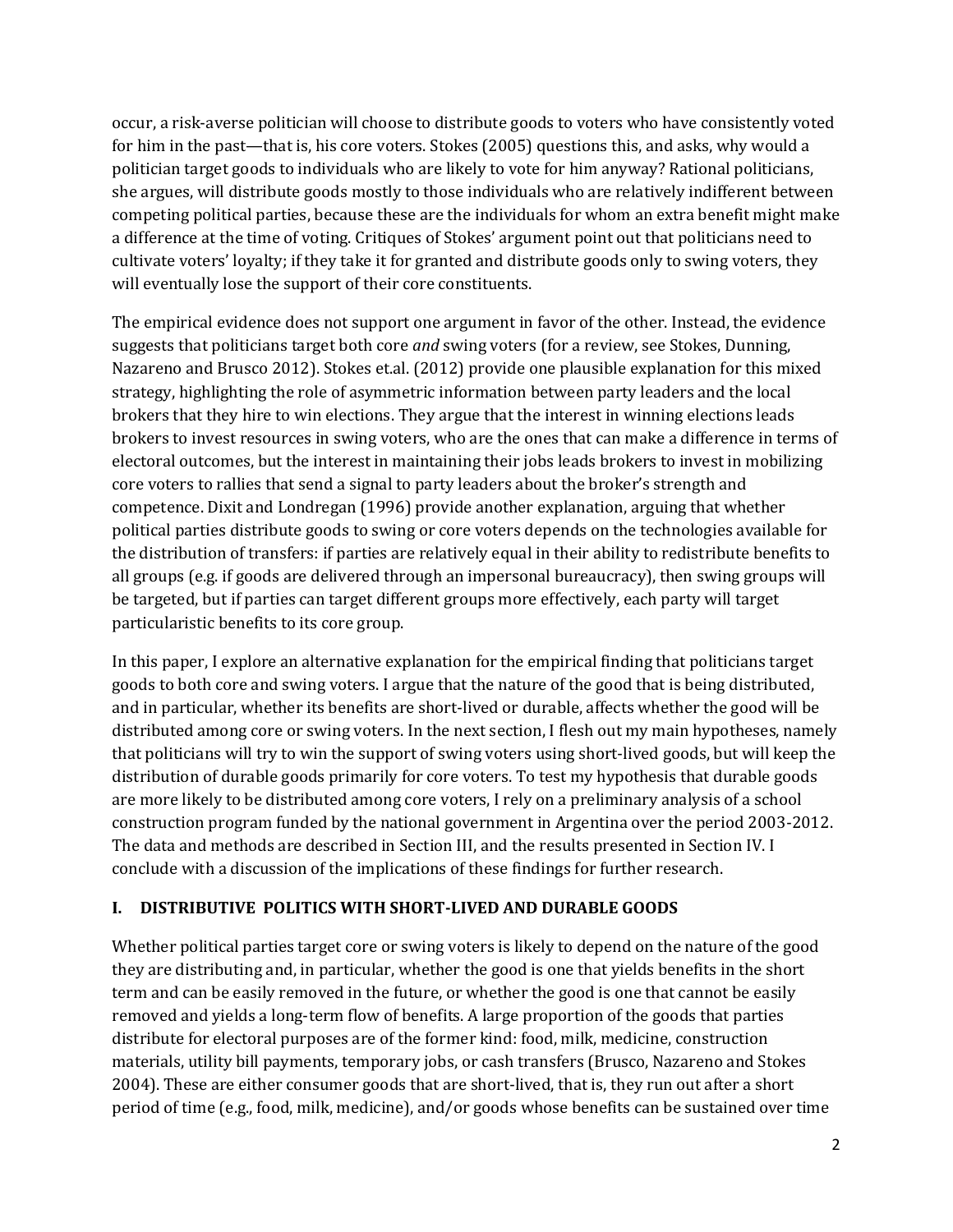only if the politician renews his decision to provide these goods to the voter (e.g., temporary jobs). Still, other goods that politicians can distribute are difficult to remove and, once provided, they tend to yield a flow of benefits that lasts for several periods: schools, jobs protected by civil service laws, land, roads. How do these features influence politicians' decision on whether to distribute goods to core or swing voters?

The extant literature usually agrees that buying the support of swing voters is more expensive than buying the support of core voters. Politicians will choose to pay this higher price only if core voters' support is not sufficient to win an upcoming election. But today's swing voters may not be tomorrow's swing voters. If politicians buy off today's swing voters by distributing goods that are not reversible and that yield long-term benefits, and if those swing voters are no longer needed to win subsequent elections, then politicians will be wasting resources: in subsequent elections, they will be wasting resources among voters whose support no longer makes a difference to the politician's future. A more optimal approach for politicians needing to buy off the support of swing voters for an upcoming election is to provide these voters with goods that are short-lived, in sufficient amounts so as to make them vote for the politicians in the upcoming election but without making a commitment to distribute goods indefinitely. In contrast, goods that are *not* reversible should be reserved for core voters: the distribution of these goods can contribute to maintain the long-term loyalty of these voters; their consistent support in past elections also helps dissipates concerns that distributing these goods to these voters might end up constituting a waste of resources in the future. Based on this, I hypothesize that politicians will distribute durable, nonreversible goods mostly among core voters, and will rely on short-lived, reversible goods to win the support of swing voters.

A recent article by Albertus (2012) also explicitly addresses how the nature of the good that is being distributed affects whether politicians target core or swing voters, but his predictions run in the opposite direction of what I have proposed, so it is worth taking a moment to consider why this might be the case. A key assumption underlying the theory advanced by Albertus is that, in order for swing voters to agree to support a politician or political party today, the politician or party must be able to make a credible commitment that he "will not simply pay them today and return only when they need another swing vote in the future" (Albertus 2012: 6). Put differently, Albertus assumes that swing voters will only accept to support a politician if he promises a constant flow of benefits into the future. I do not make this assumption. In the theoretical argument I outline above, it is perfectly possible for a swing voter to respond to short-term incentives only. Which of these assumptions is more reasonable is unclear and, ultimately, the adjudication between these theoretical accounts relies on the testing of their competing empirical implications. In what follows I provide preliminary evidence in favor of the hypothesis that politicians will distribute durable, non-reversible goods mostly among core voters, drawing on data from an Argentine school construction program.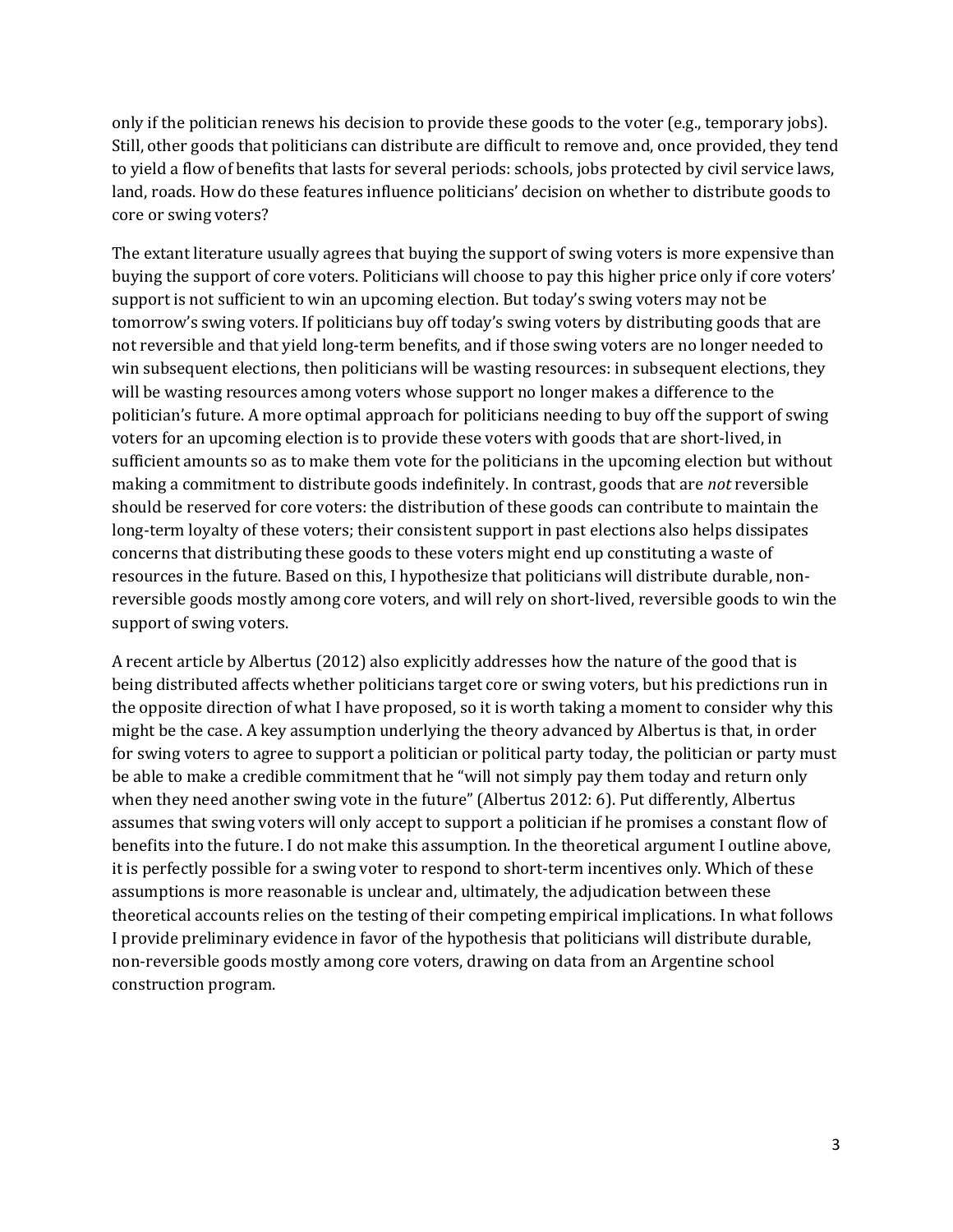#### **II. EMPIRICAL APPROACH**

Under the assumption that the benefits conferred by the construction of new schools are relatively durable,<sup>1</sup> I examine a school construction program carried out in Argentina over 2003-2012 to assess if school construction patterns are consistent with the hypothesis outlined above, that new schools will be predominantly constructed to favor core voters. I test this at the district level, exploring whether new schools were more likely to emerge in core districts.

## **Background**

 $\overline{\phantom{a}}$ 

At the end of 2001, Argentina's deteriorating economy spiraled into massive street riots which led to the resignation of President Fernando De la Rúa, a member of the UCR party. Eduardo Duhalde, a member of the opposition PJ (Peronist) party, was appointed by the Legislative Assembly as temporary President and, while in power, he promoted Nestor Kirchner's candidacy for the 2003 presidential elections. Kirchner won the 2003 elections with support from only 23 percent of the national electorate, but the PJ as a whole, with its three different candidates, won over 60 percent of the national vote. Once Kirchner had been elected, the PJ united under his leadership. Nevertheless, he made substantial efforts to consolidate his power, mounting a campaign to blame the country's hardships on the economic policies pursued in the 1990s (under PJ rule), making alliances with industrial sectors and labor unions, and building a reputation for rewarding governors and local politicians who were on his side with greater transfers from the national government. His sister was appointed Minister of Social Development and worked closely with local politicians to expand access to new social welfare programs. His son created a political youth organization to mobilize support for his father, including through partisan militancy in primary schools. His wife, Cristina Fernández de Kirchner, was elected President at the end of 2007 and again in 2011, continuing with her husband's political agenda.

In the realm of education policies in particular, Kirchner sought to reestablish the damaged relationship between the PJ party and the teachers' unions. He introduced collective bargaining at the national level and made a commitment—which became law in 2006—to increase federal expenditure in education to at least 6 percent of GDP. A substantial portion of the increased expenditure in education went to the construction of new schools. Between 2003 and 2007, 416 new schools were constructed throughout the country with funding from the national government and the Inter-American Development Bank, and another 862 schools were constructed between 2008 and 2012.

Under this school construction program, provincial governments had the right to submit proposals for the construction of new schools in specific districts, but in principle the proposals had to be in line with two criteria established by the national government. First, new schools had to be located

<sup>1</sup> Even if the schools were understaffed and poorly funded, and the children attending these schools learned little to nothing, the benefits provided by these schools might still be positive and persistent (e.g., by providing free child care and enabling parents to go to work). Further, adults are often ill-equipped to judge the quality of the schools to which their children have access, and even in cases where measures of individual school quality are readily available (which is not the case of Argentina), attractive school buildings go a long way in fooling voters.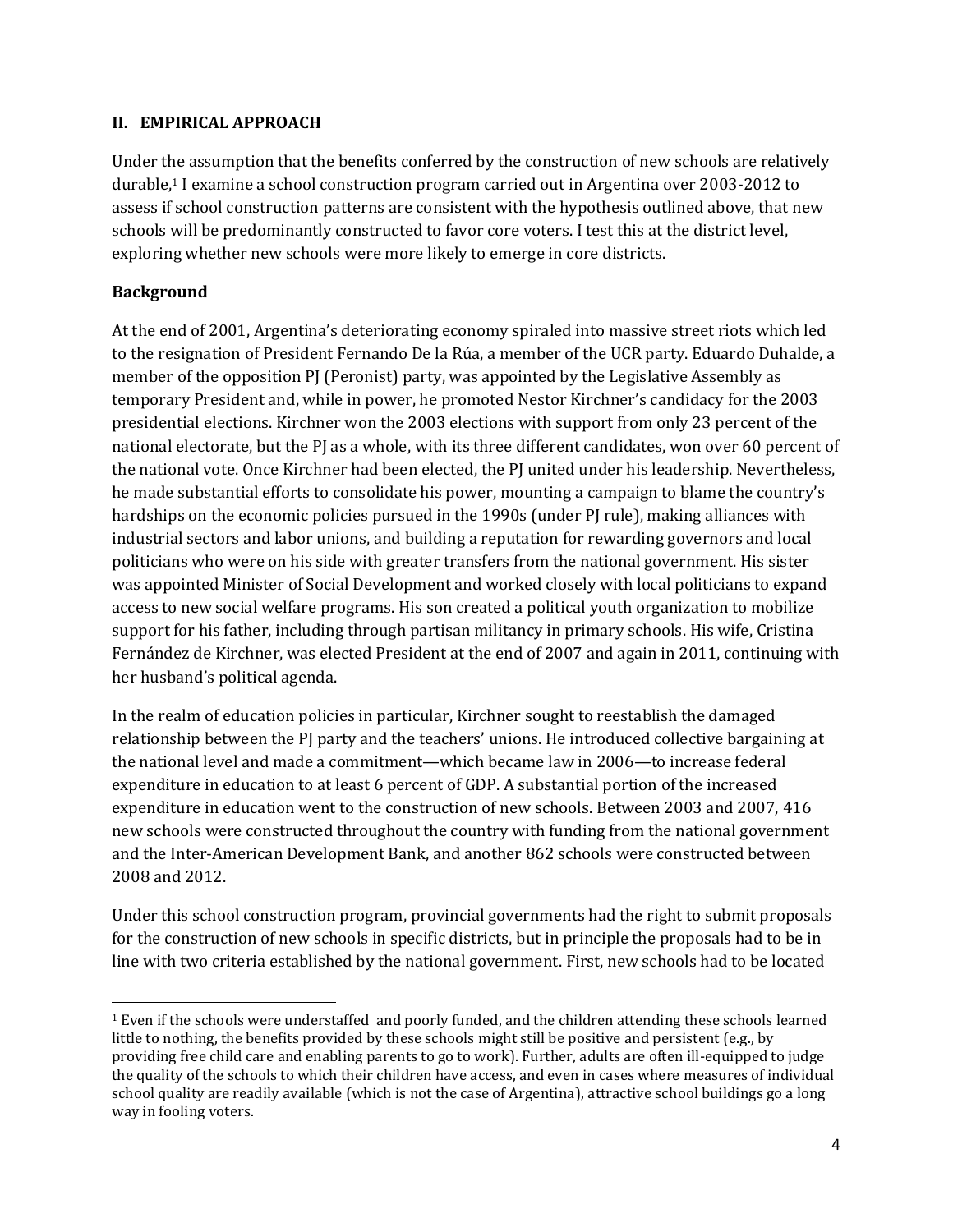in districts that had unmet demand for education, as judged primarily by indicators of school enrollment. Second, new schools had to be located in districts whose poverty rate was above the average poverty rate of their province. The national government was in charge of overseeing compliance with these criteria, and had the final say on whether the proposals submitted by the provinces would be funded or not. The data that the national government used to corroborate whether these criteria were met came from the 2001 Census.

In the preliminary analysis that follows, I focus on exploring the patterns of construction of the 455 pre-primary schools (kindergarten and preschool) that were constructed between 2003 and 2012, which represent 36 percent of all schools constructed in this period. The national government determined, based on data from the 2001 Census, that all 531 districts in the country had "unmet demand" for pre-primary education.<sup>2</sup> The only relevant eligibility criteria, then, was whether a district had an above-average poverty rate within its province: 298 districts satisfied did, whereas another 233 did not.

## **Data and Methods**

 $\overline{a}$ 

Did the school construction program funded by the national government favor pro-PJ districts? I combine data on the location of new schools, electoral results, and district-level characteristics, to provide a preliminary response to this question. Data on the number of schools that were constructed in each district over the period of analysis were provided by the Inter-American Development Bank and the National Ministry of Planning and Infrastructure. Data on pre-primary enrollment rates, poverty rates, and population size at the district level are from the 2001 Census. For electoral data, given the difficulty to obtain official data for recent elections, I use the dataset compiled by Lupu and Stokes (2009), which provides district-level results of all presidential elections up to 2003. I test both whether more schools were constructed in districts where the PJ obtained a larger margin of victory in 2003, as well as whether more schools were constructed in districts where the PJ was consistently a winner in presidential elections since the return of democracy in 1983. For the purpose of my analysis, the dataset has two main limitations. First, for 2003, it provides district-level information about the vote share of all PJ candidates combined, but not the specific vote share of Néstor Kirchner. Thus, I can explore whether the national government favored core PJ districts, but can say nothing about whether there was a bias toward core "Kirchnerist" districts. Second, the dataset compiled by Lupu and Stokes (2009) does not go beyond 2003, so I cannot assess whether and how the results of the 2007 presidential elections affected the patterns of school construction after that year.<sup>3</sup>

<sup>&</sup>lt;sup>2</sup> 47 percent of eligible children did not attend pre-primary school in 2001. Part of this reflects a lack of demand (i.e., parents who did not want to enroll their children in pre-primary education), but part of it reflects a lack of supply. In particular, enrollment in kindergarten became mandatory in Argentina in 1993, but as of the 2001 Census, no district in the country had achieved universal enrollment in pre-primary education.

<sup>3</sup> District-level data on the results of the presidential elections of 2003 and 2007 are available in hundreds of separate PDFs. Before investing time in hand-entering these data, I have tried to obtain the data in a spreadsheet from the Ministry of the Interior, so far without success. If I pursue this project further, I will have to enter the data myself.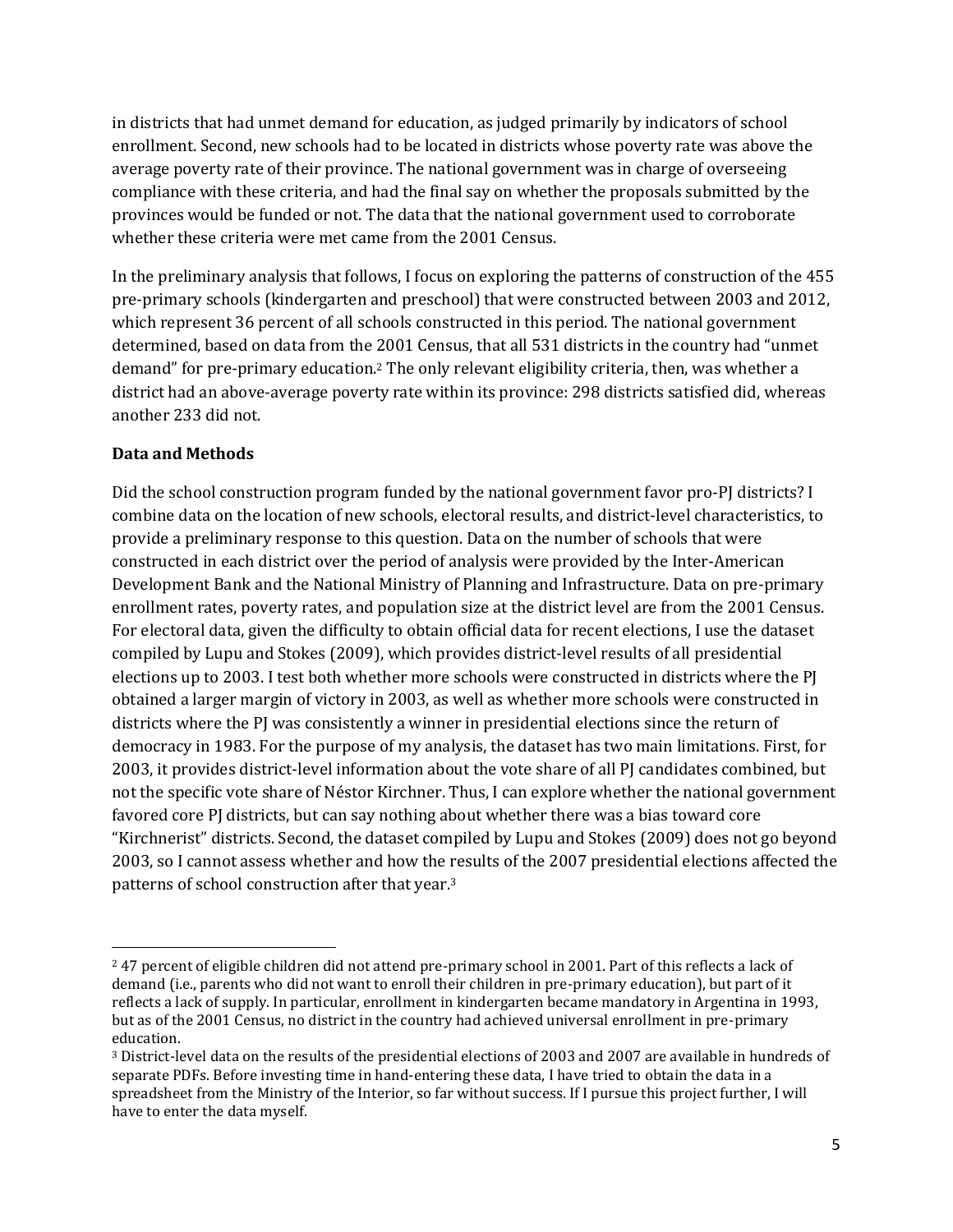To explore whether more pre-primary schools were constructed in core districts, it is important to account for other factors that are correlated with support for the PJ party and that might influence the decision on whether to construct a new school. I control for three possible confounding factors at the district level: pre-primary school enrollment rates, poverty rates, and population size. The PJ party has a strong basis of support among poorer districts, <sup>4</sup> and poorer districts tend to face more severe shortages in the supply of pre-primary education. As such, core PJ districts are more likely to be eligible for school construction not necessarily for political reasons but for equity reasons. In addition, the PJ has a strong basis of support in very large and very small districts, and less support in medium-sized ones. For a given school enrollment rate and a given poverty rate, some core districts may benefit from more new schools not because they are core but because they need more schools in order to serve a larger population.

With these considerations in mind, I estimate the following model as a preliminary test of the hypothesis that more schools were constructed in core PJ districts:

(1) 
$$
Y_i = \beta_0 + \beta_1 P J m argin2003_i + \beta_2 P J m arginsq_i + \beta_3 Enroll_i + \beta_4 P o v_i + \beta_5 P o p n_i + \beta_5 P o p n s q_i + \gamma_j
$$

where  $Y_i$  is the number of schools constructed in district  $i$  over the entire period 2003-2012; PJmargin2003<sub>i</sub> is the PJ's margin of victory in district *i* in the presidential election of 2003, and  $P$ J $marginsq_i$  is the squared term;  $Enroll_i$  is the pre-primary school enrollment rate of district  $i$  in 2001; Pov<sub>i</sub> is the poverty rate of district *i* in 2001; Popn<sub>i</sub> is the population size (in thousands) of district *i* in 2001, and  $Popnsq_i$  is the squared term; and  $\gamma_j$  is a set of dummies that control for province fixed effects (there are 23 provinces plus the City of Buenos Aires). The key parameters of interest are  $\beta_1$  and  $\beta_2$ .

I also estimate a model in which, instead of measuring partisanship based on the 2003 presidential elections, I take into account the results of all presidential elections held in 1983, 1989, 1995, 1999 and 2003. I classify districts in which the PJ won at least 4 of these 5 elections as "historical core" districts; those in which the PJ lost at least 4 of the 5 elections as "core opposition" districts; and the rest as "core swing districts." Finally, I estimate similar models—with the PJ's margin of victory in 2003 and with consistency of support for the PJ in 1983-2003—but looking not at the total number of schools that were constructed, but at whether any schools were constructed at all within a district. The results with this alternative dependent variable are substantively the same, so in the section that follows I focus on discussing the results for the models described above.

#### **III. PRELIMINARY RESULTS**

 $\overline{\phantom{a}}$ 

A preliminary look at descriptive data shows that core districts were overrepresented among the set of districts that got a new pre-primary school. To facilitate the description, I categorize districts into three distinct groups (core, swing, opposition) based on the following arbitrary definitions: core districts are those where the PJ won by 10 or more points in the 2003 presidential elections; opposition districts are those where it lost by 10 or more points; and the rest are swing districts. As

<sup>4</sup> The correlation between the PJ's margin of victory at the district level in 2003 and the districts' poverty rate in 2001 is 0.52 (p-value<0.000).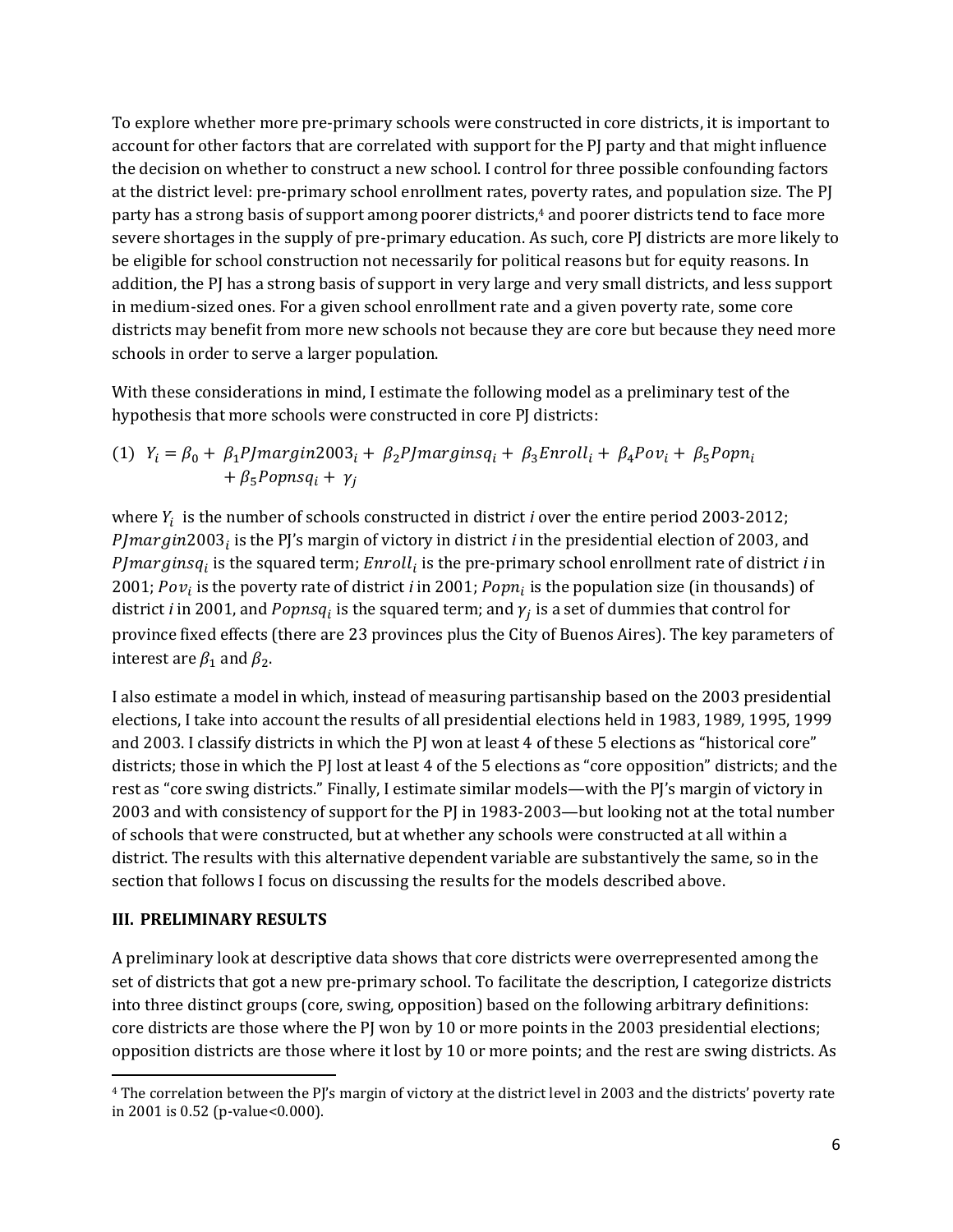shown in Table 1, core districts represent 70 percent of all districts in which at least one school was constructed, compared to 63 percent of districts in which no school was constructed. Alternatively, the data show that 41 percent of core districts had at least one new school, compared to 35 percent of swing districts.

| <b>Districts</b>  | New school was constructed |      | <b>Total</b> |
|-------------------|----------------------------|------|--------------|
|                   | No                         | Yes  |              |
| Core              | 206                        | 142  | 348          |
|                   | 63%                        | 70%  | 66%          |
| <b>Swing</b>      | 93                         | 50   | 143          |
|                   | 28%                        | 25%  | 27%          |
| <b>Opposition</b> | 29                         | 11   | 40           |
|                   | 9%                         | 5%   | 8%           |
| <b>Total</b>      | 328                        | 203  | 531          |
|                   | 100%                       | 100% | 100%         |

**Table 1. School construction by district type**

SOURCES: Data on school construction was provided by the National Ministry of Planning and Infrastructure. Electoral data from Lupu and Stokes (2009).

Another way to explore whether there was a bias in favor of core districts is to look at the subset of 81 districts that were not eligible for a new pre-primary school based on the criteria established by the national government, but where a new school was nevertheless constructed. The loose application of the formal criteria to allocate new schools suggests that the construction of schools may have been used for political purposes. Did the national government "bypass" the established criteria more often for core districts than for other districts? A bivariate linear probability model suggests that being a core district increased the chances that a non-eligible district got a new school by 14 percentage points.

Nevertheless, the overrepresentation of core districts among the set of districts in which a school was constructed may reflect the fact that districts in which the PJ party has strong electoral support also tend to be poorer and, by virtue of their higher poverty, they are more likely to be eligible for construction of a new school. This underscores the importance of accounting for the role of poverty and other factors that are associated with PJ support and that may contribute to decisions regarding the location of new schools. Regression analysis provides an estimate of the role of political support in explaining the number of pre-primary schools constructed in each district, *net of the contribution of poverty rates, school enrollment rates, and population size*.

I employ a Tobit model to estimate Equation 1 because the data on the dependent variable (the number of schools constructed in a district) are left-censored. The main relationship of interest is depicted in Figure 1, and the full results shown in the first panel of Table 2. The preliminary results are partially consistent with the hypothesis that the national government financed more new schools in districts where the incumbent party had obtained a greater level of support in the 2003 presidential elections.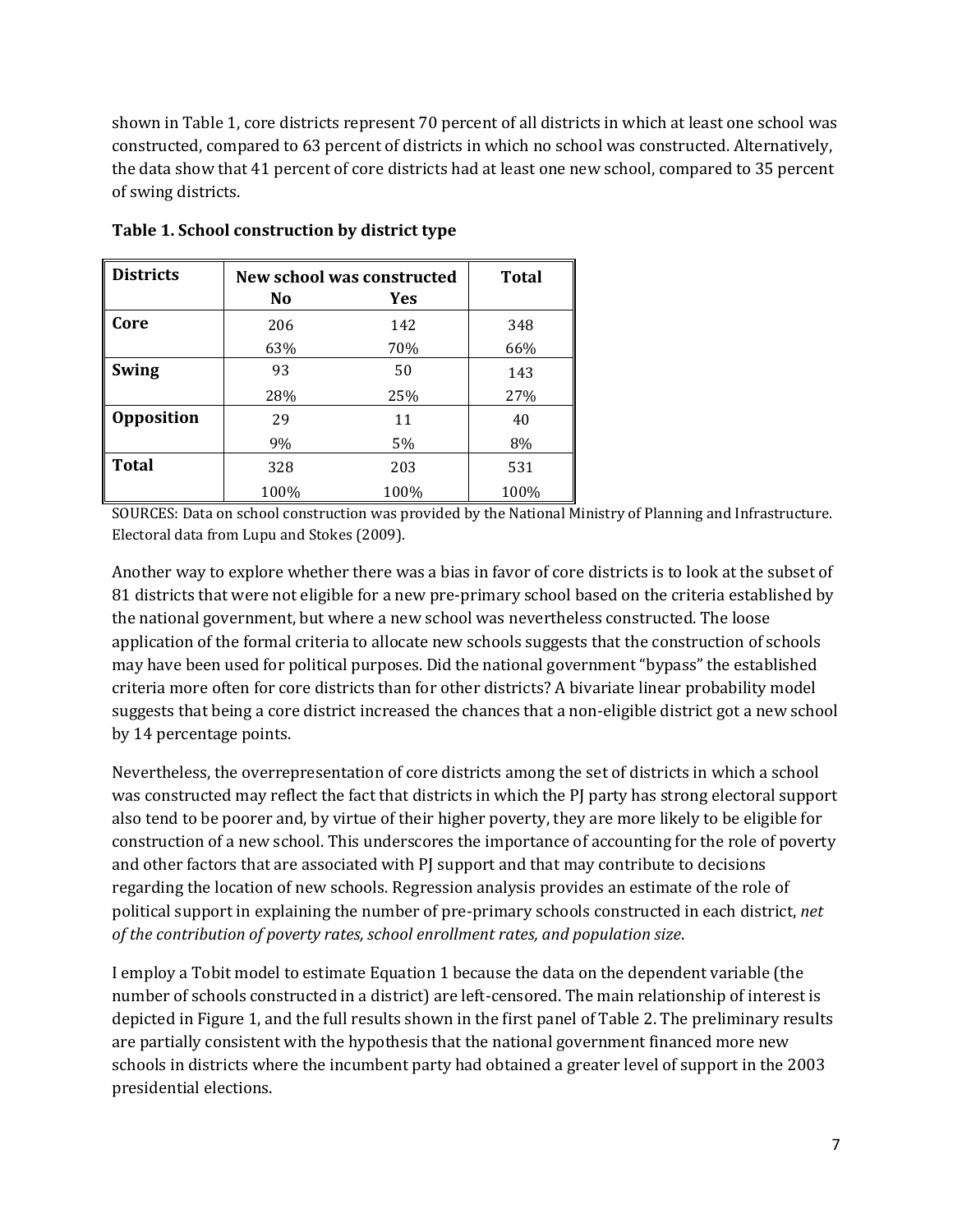**Figure 1. Predicted number of new schools as a function of district support for the PJ in 2003**



NOTE: Predictions are for a district with the mean pre-primary enrollment rate, mean poverty rate, and mean population size. SOURCES: Data on school construction was provided by the National Ministry of Planning and Infrastructure. Electoral data come from Lupu and Stokes (2009). Pre-primary enrollment, poverty, and population data come from the 2001 Census.

As shown in Figure 1, over a wide range, an increase in the PJ's margin of victory is associated with an increase in the predicted number of new schools, but after a certain threshold (for margins of victory above 25 percentage points), an additional increase in the PJ's margin of victory is associated with fewer new schools. This suggests that the national government targeted districts that were overall supportive, but not too supportive, of the PJ party.

Although the evidence is consistent with the argument that politicians look at recent electoral results to identify the districts that support them, and then target durable goods to those districts to fuel their loyalty, there is no evidence of a relationship between school construction and *historical* loyalty to the PJ party, as measured by the party's success in the presidential elections of 1983, 1989, 1995, 1999 and 2003. This is shown in the second panel of Table 2. In line with much of the literature pointing to voters' short memory, politicians appear to have a short memory too.

Another interesting finding that arises from both models, and one that deserves further exploration, is that, if poverty is a predictor of school construction at all, poorer municipalities appear to benefit less, not more, from the school construction program compared to wealthier municipalities. The coefficient on the poverty rate variable is marginally statistically significant at the 15 percent level under Model 1, and significant at the 10 percent level in Model 2, but negative in both cases.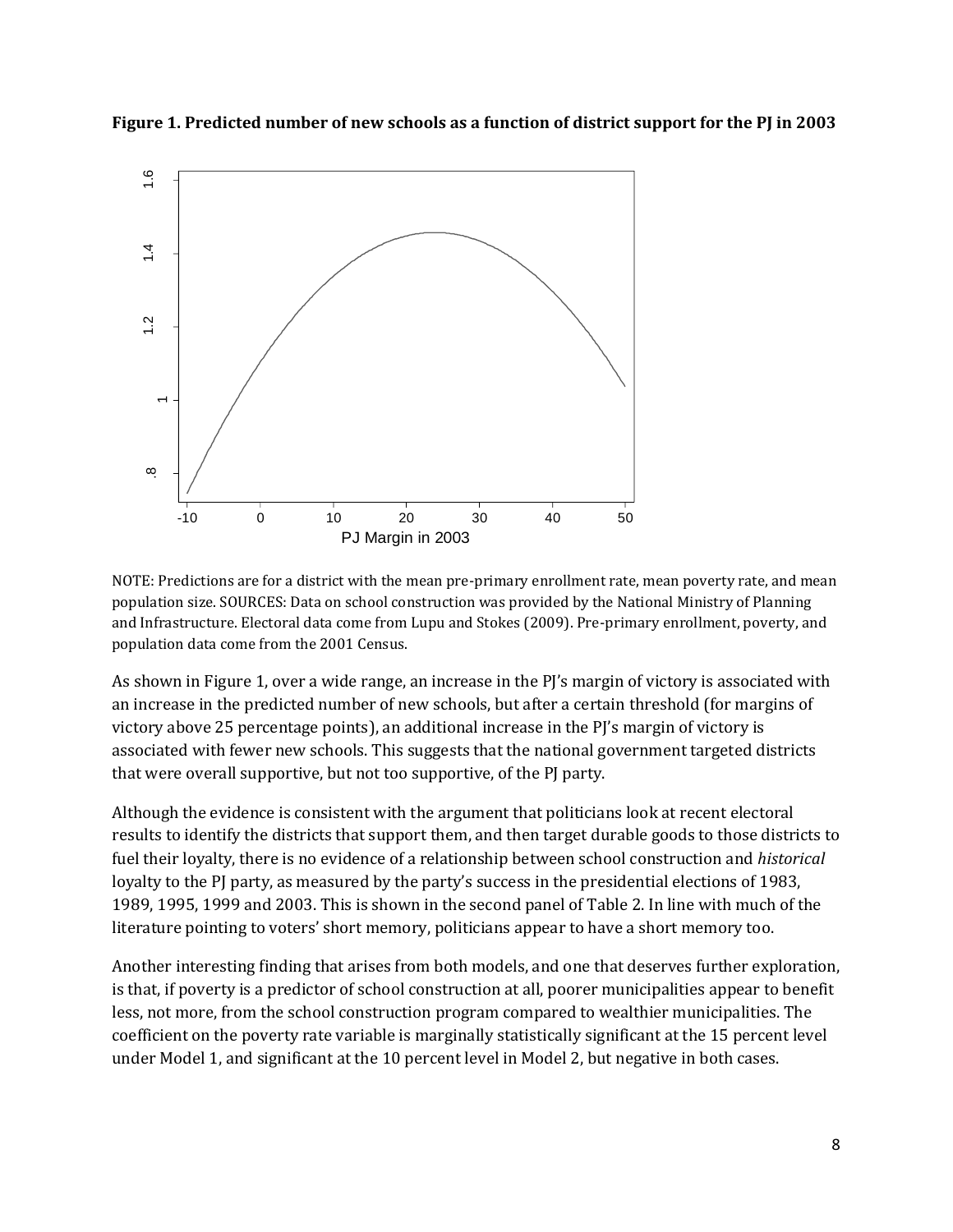| Model 1                        | Coefficient |        |
|--------------------------------|-------------|--------|
| PJ margin in 2003              | 0.0296      | $**$   |
|                                | (0.0139)    |        |
| PJ margin in 2003, squared     | $-0.0006$   | ***    |
|                                | (0.0002)    |        |
| Pre-primary enrollment rate    | $-0.0414$   | ***    |
|                                | (0.0054)    |        |
| % under the poverty line       | $-0.0201$   |        |
|                                | (0.0145)    |        |
| <b>Total population</b>        | 0.0000      | ***    |
|                                | (0.0000)    |        |
| Total population, squared      | 0.0000      | ***    |
|                                | (0.0000)    |        |
| Constant                       | 2.1933      | ***    |
|                                | (0.1181)    |        |
| Province fixed-effects         | Yes         |        |
| No. of observations            | 531.0000    |        |
| <b>Model 2</b>                 |             |        |
| Historical core district       | 0.1569      |        |
|                                | (0.3373)    |        |
| Historical opposition district | 0.1520      |        |
|                                | (1.2622)    |        |
| Pre-primary enrollment rate    | $-0.0403$   | ***    |
|                                | (0.0054)    |        |
| % under the poverty line       | $-0.0275$   | $\ast$ |
|                                | (0.0151)    |        |
| <b>Total population</b>        | 0.0000      | ***    |
|                                | (0.0000)    |        |
| Total population, squared      | 0.0000      | ***    |
|                                | (0.0000)    |        |
| Constant                       | 2.2290      | ***    |
|                                | (0.1201)    |        |
| Province fixed-effects         | Yes         |        |
| No. of observations            | 531         |        |

**Table 2. Tobit model of the number of schools constructed in each district**

NOTE: Standard errors in parenthesis. Statistically significant at the \*10%; \*\*5%; or \*\*\*1% level. SOURCES: Same as Figure 1. In Model 2, "historical core districts" are those where the PJ won at least 4 of the 5 presidential elections between 1983 and 2003; and "historical opposition districts" where it lost at least 4. The remaining districts are the omitted category.

#### **Next steps in the analysis**

Further research is needed before we can be confident that the evidence supports the proposed theory. The first step is to hand-enter the district-level results of the 2003 presidential elections disaggregating the PJ's vote share by candidate. With these data, I will be able to look at whether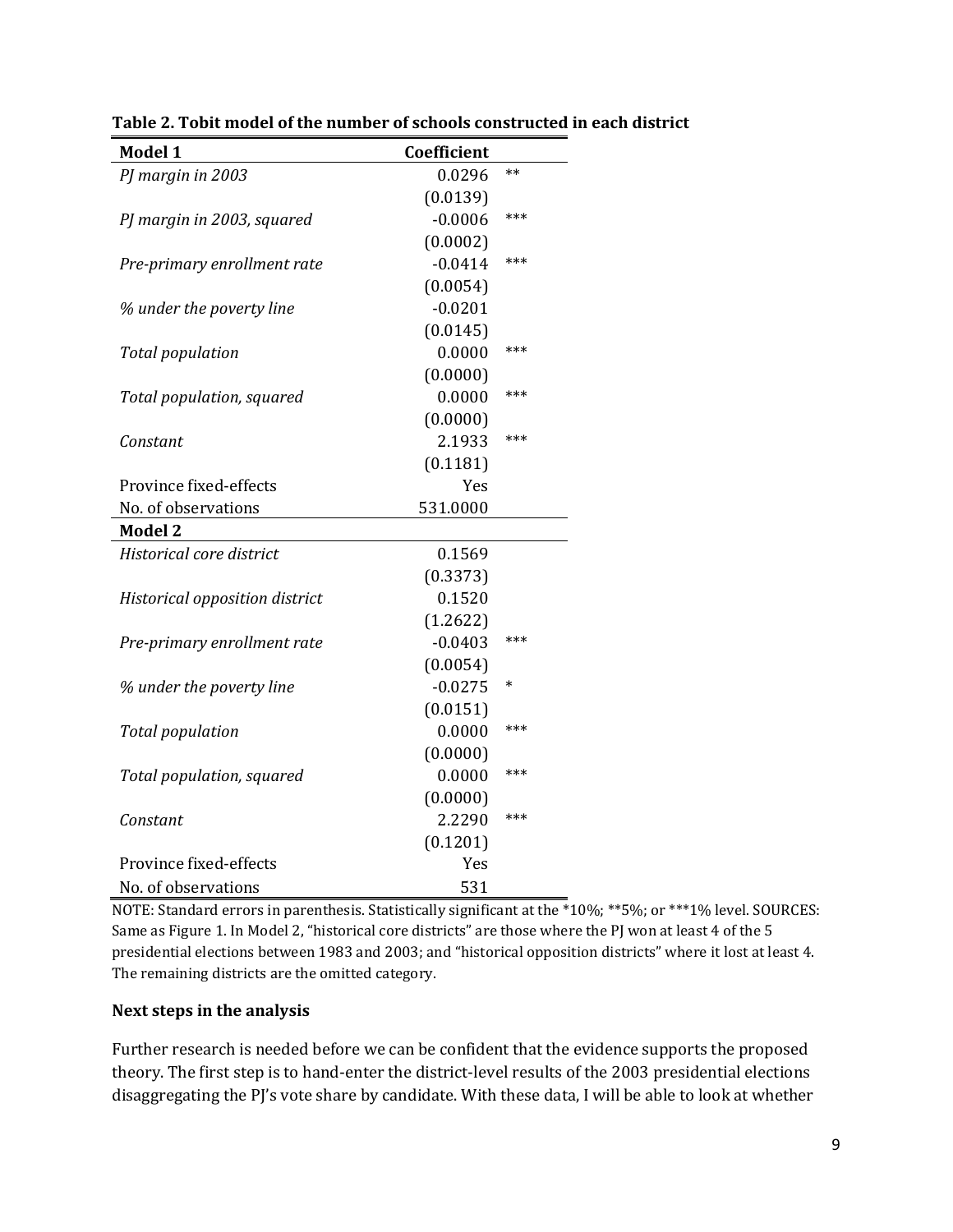support of Kirchner, more than support of the PJ in general, predicts the location of new schools. Some preliminary patterns, based on provincial-level data, suggest that the national government was more sensitive to the votes gained by Kirchner than to the votes gained by the PJ in general. Figure 2 below shows the relationship between the Kirchner and PJ vote shares on one hand, and the funds that the national government devoted to school construction in each province as a share of what it should have devoted based on fiscal rules for intergovernmental transfers. The latter ratio indicates whether the government spent more than it should have (when the share is above 100%) or less than it should have (when the share is below 100%) based on pre-existing fiscal agreements between the national and provincial governments. The positive slopes on the graphs indicate that the national government tended to overspend in provinces where the PJ in general and Kirchner in particular obtained a larger share of the vote. Nevertheless, regression analysis reveals that only the relationship with the vote share for Kirchner is statistically significant.

Another step for further research is to examine whether the patterns of school construction varied over time, and if they did, how. Doing this would require hand-entering the district-level results of the 2007 presidential elections, when Cristina Fernández de Kirchner was elected. By 2007, the Kirchner matrimony had consolidated their power both within the PJ and across the country, and won the presidential election with no difficulty. The question is whether, having consolidated their power, their distributive strategy changed after 2007 or not. Combining the 2003 and 2007 electoral data, and the district-by-year school construction data, may shed some light on this. To further look at whether the patterns of school construction varied over time, or whether the theory holds across various administrations, I could also incorporate data from the 1990s, when the presidency of Carlos Menem funded and administered a large national program of construction of pre-primary schools (Berlinski and Galiani 2007).



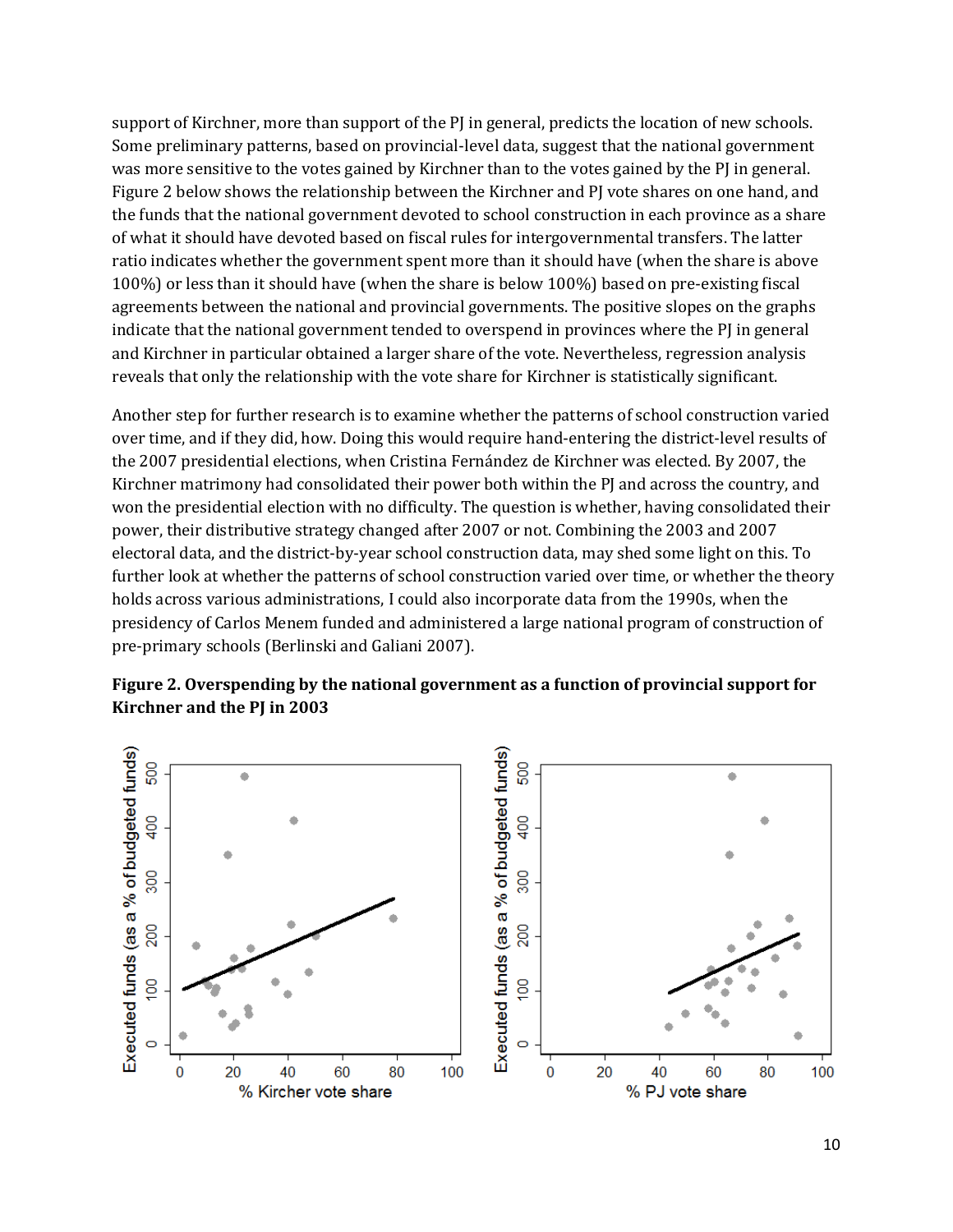#### **IV. CONCLUSIONS**

This essay provides very preliminary evidence consistent with the theory that politicians are likely to prioritize core rather than swing voters when it comes to distributing goods with durable benefits. A complete test of the theory I have proposed also requires evidence that politicians prioritize swing over core voters when it comes to distributing short-lived goods and/or goods that can be easily removed. Other scholars have provided evidence of this in the Argentine context, Stokes (2005) shows that local brokers target swing voters disproportionately when providing food, medicine, and other short-lived consumer goods that are typically transferred close to elections; and Weitz-Shapiro (2006) and Casas (2012) provide evidence that swing voters are more likely to obtain government-funded temporary jobs. Of particular relevance is the study by Casas, which examines the same period in this study. Together, this evidence supports my theory of how the nature of the goods that are being distributed affects who benefits from that distribution.

Nevertheless, further research is needed to understand how the nature of the distributive good affects politicians' distributive strategies. Albertus (2012), which to my knowledge is the only one who has explicitly explored this question to date, finds evidence from Venezuela that runs in the opposite direction of the theory proposed here. It is unclear why this is the case. My intuition is that the case of Venezuela that Albertus analyzes is one in which the national government made substantial investments not just to win over swing voters in one election, but *to convert swing voters into core voters*. This may help explain why durable goods were targeted to swing voters in the Venezuelan context, and is consistent with my argument that durable goods are better targeted at those with whom politicians expect to have an enduring relationship.

In addition to providing an alternative theoretical explanation for the empirical pattern that politicians target goods to both core and swing voters, the evidence I have presented raises concerns regarding the political manipulation of education resources. Of particular concern is the finding that poorer municipalities benefitted from less, not more, school construction. While ordinary citizens often view education as an important equalizer across society, this paper and recent work by Kramon and Posner (2012) suggests that politicians use public education to advance their own political agenda, applying criteria that may have nothing to do with what is good for society. When and how politicians take advantage of their control over the provision of education to pursue their own interests, and with what consequences for social equity and economic development, are challenging and interesting questions for further research.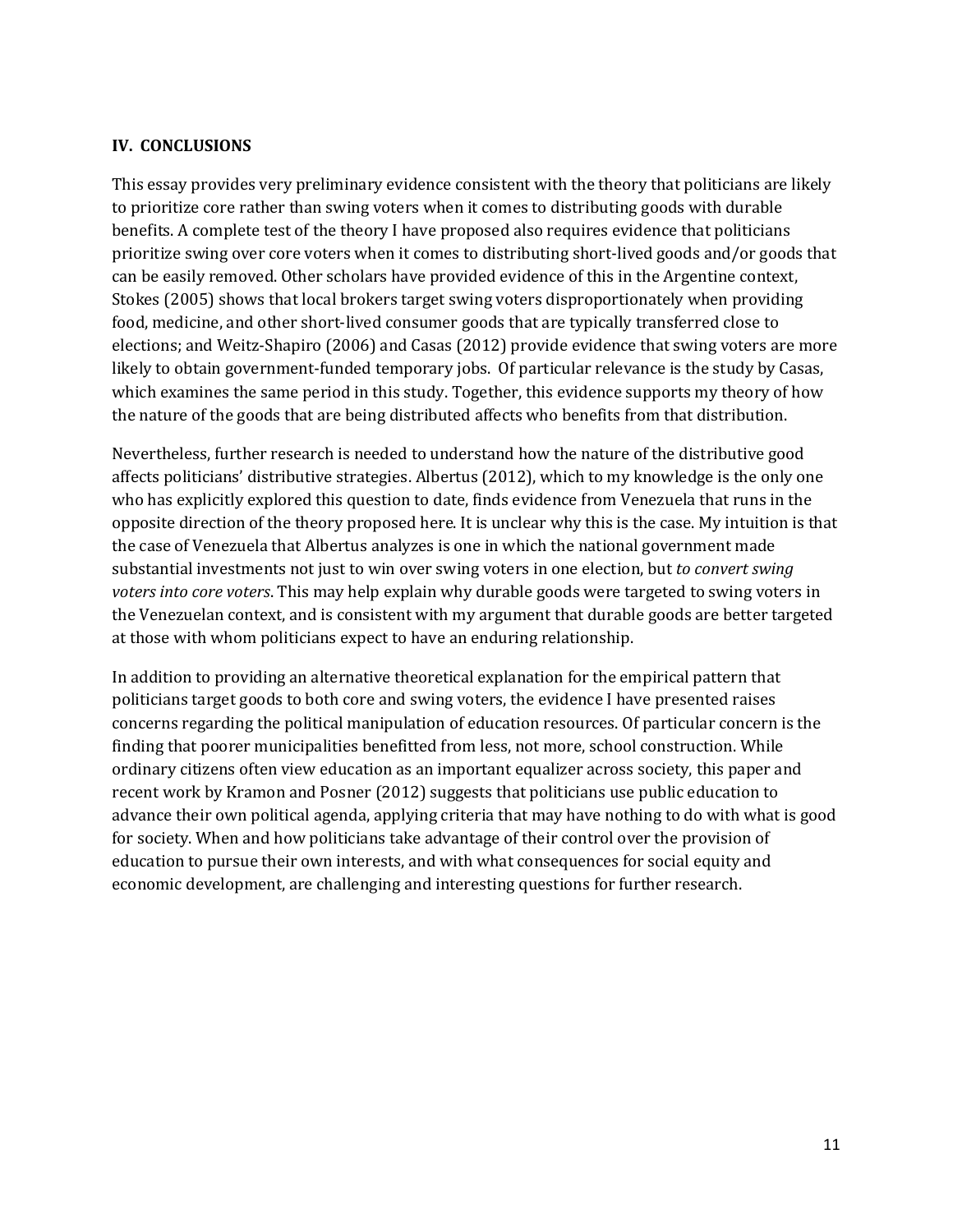#### **REFERENCES**

Albertus, M. 2012. "Vote buying with multiple distributive goods." *Comparative Political Studies*: 1- 30.

Alesina, A., R. Baqir, and W. Easterly. 1999. "Public Goods and Ethnic Divisions." *Quarterly Journal of Economics* 114 (4): 1243-1284.

Ansell, B. 2008. "Traders, Teachers, and Tyrants: Democracy, Globalization, and Public Investment in Education." *International Organization* 62 (2): 289-322.

Berlinski, S., and S. Galiani. 2007. "The effect of a large expansion of pre-primary school facilities on preschool attendance and maternal employment." *Labor Economics* 14: 665-680.

Brusco, V., M. Nazareno, and S. Stokes. 2004. "Vote-Buying in Argentina." *Latin American Research Review* 39 (2): 66-88.

Calvo, E., and M.V. Murillo. 2004. "Who delivers? Partisan clients in the Argentine electoral market." *American Journal of Political Science* 48: 742-757.

Casas, A. 2012. "Strategic campaigning with vote and turnout buying: Theory and evidence." Working Paper.

Cox, G., and M. McCubbins. 1986. "Electoral politics as a redistributive game." *Journal of Politics* 48: 370-389.

Cox, G. N.d.. "Electoral Institutions and Political Competition. Coordination, Persuasion and Mobilization." Working Paper.

Dixit, A. and J. Londregan. 1996. The determinants of the success of special interests in redistributive politics. *Journal of Politics* 58: 1132-1155.

Engerman, S., and K. Sokoloff. 2000. "History Lessons: Institutions, Factors Endowments, and Paths of Development in the New World." *Journal of Economic Perspectives* 14 (3).

Goldin, Claudia, and Lawrence F. Katz. 1998. "Human Capital and Social Capital: The Rise of Secondary Schooling in America, 1910 to 1940." *Journal of Interdisciplinary History* 29: 683-723.

Habyarimana, J., M. Humphreys, D. Posner, and J. Weinstein. 2007. *American Political Science Review* 101 (4): 709-725.

Kramon, E., and D. Posner. 2012. "Ethnic Favoritism in Primary Education in Kenya." Working Paper.

Levitt, S., and J. Snyder. 1995. "Political Parties and the Distribution of Federal Outlays." *American Journal of Political Science* 39: 958-980.

Lindbeck, A., and J. Weibull. 1987. "Balanced Budget Redistribution as the Outcome of Political Competition." *Public Choice* 52: 273-297.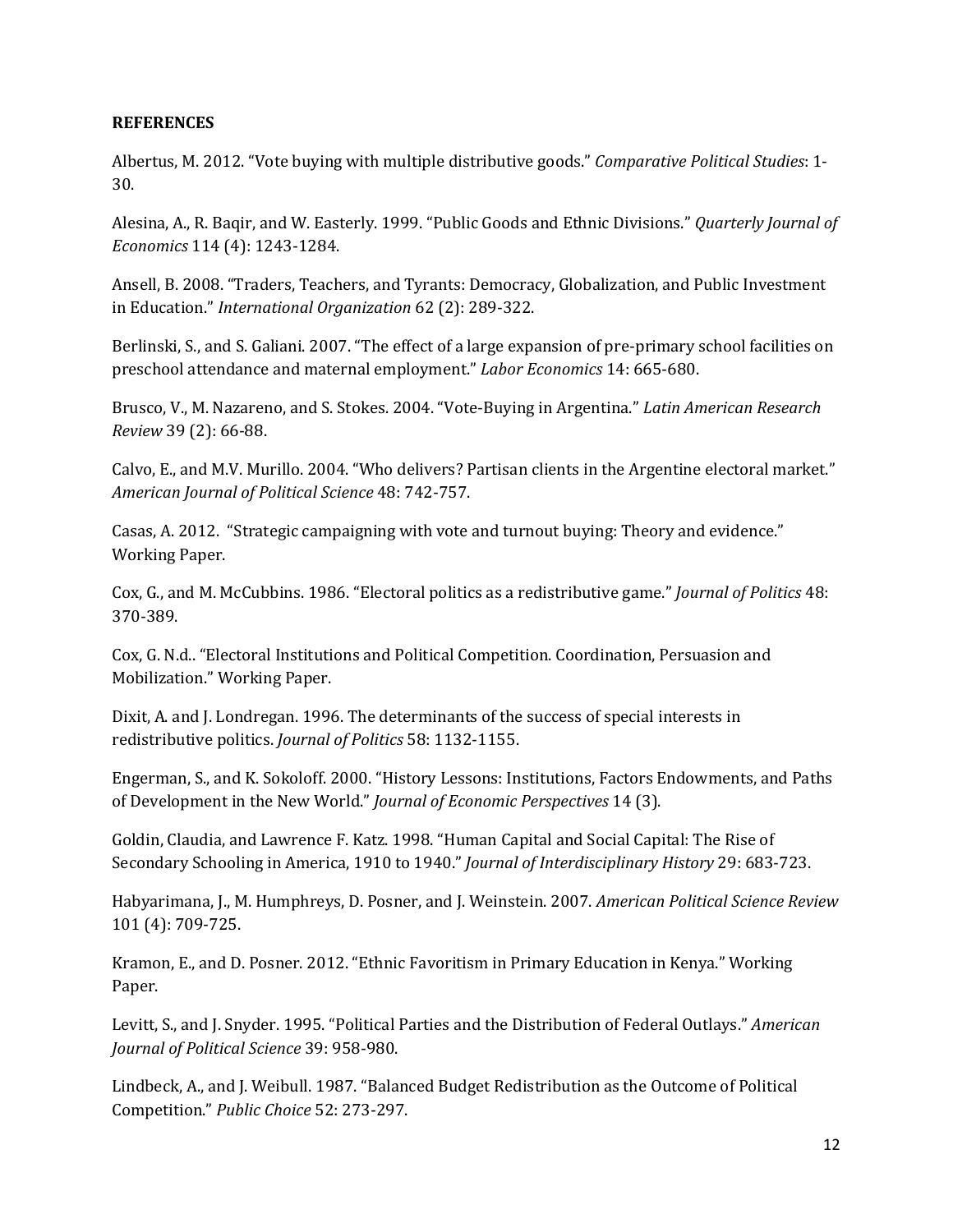Lindert, P. 2004. *Growing Public: Social Spending and Economic Growth since the Eighteenth Century*. New York: Cambridge University Press.

Naidu, S. 2012. "Suffrage, Schooling, and Sorting in the Post-Bellum U.S. South." NBER Working Paper No. 18129.

Persson, T., and G. Tabellini. 2000. *Political Economics: Explaining Economic Policy*. Cambridge, MA: MIT Press.

Putnam, R. 1993. *Making Democracy Work: Civic Traditions in Modern Italy*. Princeton, NJ: Princeton University Press.

Stokes, Susan. 2005. "Perverse accountability: A formal model of machine politics with evidence from Argentina." *American Political Science Review* 99: 315-325.

Stokes, S., T. Dunning, M. Nazareno, and V. Brusco. 2012. *Brokers, Voters, and Clientelism: The Puzzle of Distributive Politics*. Unpublished book manuscript.

Stasavage, D. 2005. "Democracy and Education Spending in Africa." *American Journal of Political Science* 49 (2).

Tsai. L. 2007. "Solidary Groups, Informal Accountability, and Local Public Goods Provision in Rural China". *American Political Science Review* 101 (2).

Weitz-Shapiro, R. 2006. Partisanship and Protest: The Politics of Workfare Distribution in Argentina. *Latin American Research Review* 41 (3): 122-147.